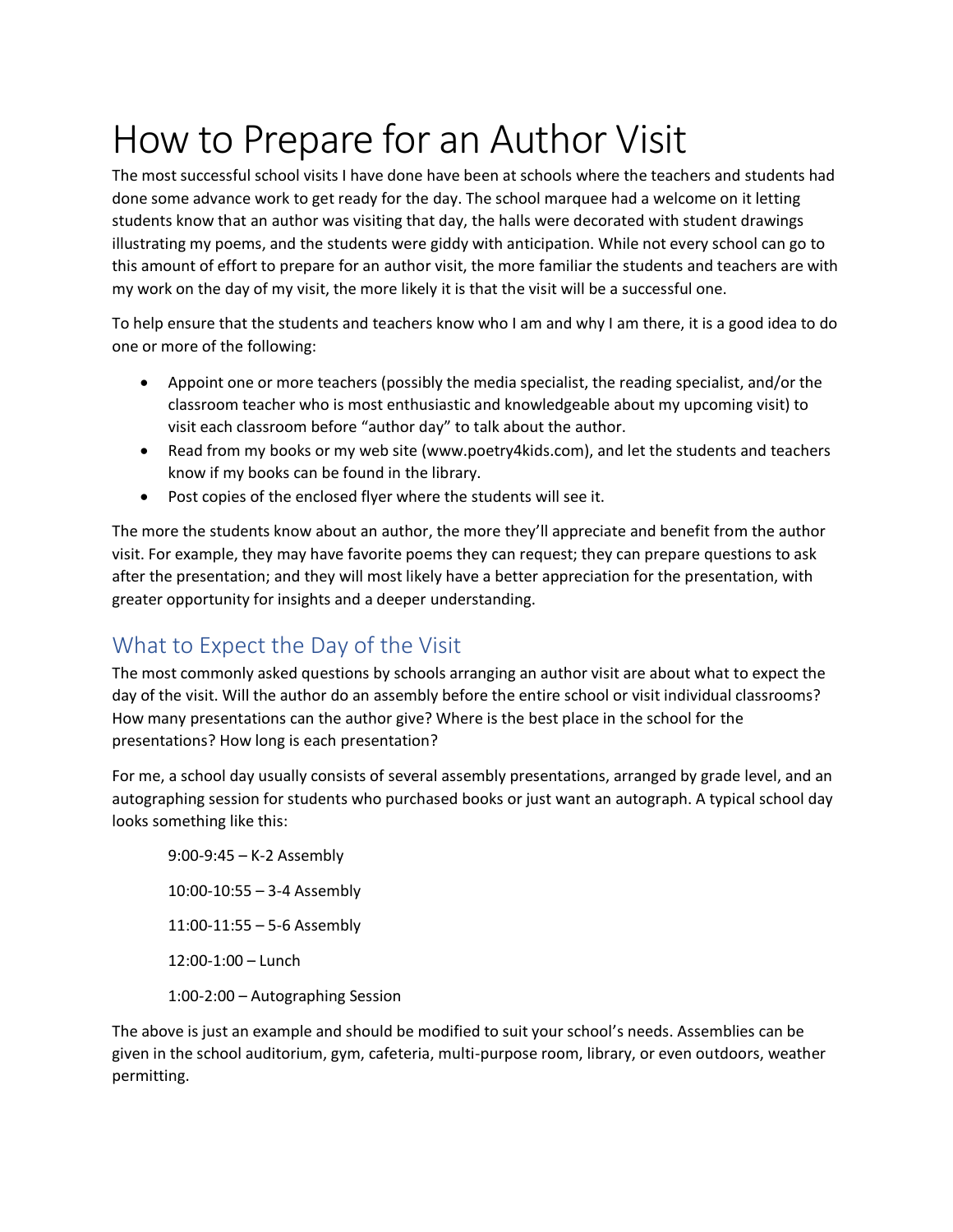# Letting Students and Parents Know About the Author Visit

Letting your students and parents know about the upcoming author visit can build student and teacher enthusiasm as well as letting the author know that everyone is excited about the visit. Here are a few ways to let students and parents know about the author visit:

- Hang a welcome sign or banner in the school lobby, where students, teachers, parents, and the author will enter the school.
- Have the students illustrate their favorite story or poem by the author. Hang the illustrations on the classroom or hall walls.
- Decorate classroom or hall walls with reviews of the author's work written by the students.
- Put an announcement on the school website, along with a link to the author's website so students and parents can find out more about the author.

This kind of welcome not only puts a big smile on the face of the author and gives a very positive image of the school, but it also lets the students know that it is a special and exciting day.

# Handling the Logistics of the Author Visit

Giving assemblies and classroom visits is part education and part performance. The fewer details I need to worry about during the day of the visit, the more I can focus on giving the best possible performance. Here are a few things to plan for in order to make the day go as smoothly as possible.

- I generally require very little preparation time or extra materials. I will need a table to set some books on (a 6 or 8-foot table is ideal). I also require something to write on. My first choice is a dry erase whiteboard with markers, though a flipchart or overhead projector will do in a pinch. I bring my own portable PA system, so you do not need to provide a microphone.
- Speaking all day tends to dry out my throat. Please make sure there is water available (room temperature is best).
- Please plan enough time between presentations for a restroom break. Because I often shake hands with many students, I like to wash my hands between each presentation.
- Remind your students, in advance, of what kind of behavior you expect from them in the assembly. It is okay for them to laugh, applaud, and even ask questions when appropriate, but please remind them not to talk to one another during the program, and to raise their hands when they have questions or comments.
- Although I can control a rowdy audience, it is helpful to have teachers monitor their students so they can make sure the students' behavior doesn't get out of hand.
- If you have a "quiet" hand signal, gesture or "call" that the students recognize, please share it with me so I can call for quiet if it's needed.
- During my presentations, I am "always on", which can be physically and mentally draining. Please plan to provide a light lunch (salads are great!), preferably away from the students, either in the teachers' lounge or in a nearby local restaurant. I am not a vegetarian.
- Prepare a schedule for the day, and let me know as early as possible, two weeks in advance or so, (email is best for this) what time your school day starts, when I should arrive, and any special details such as where to park, which door to come in, and so on.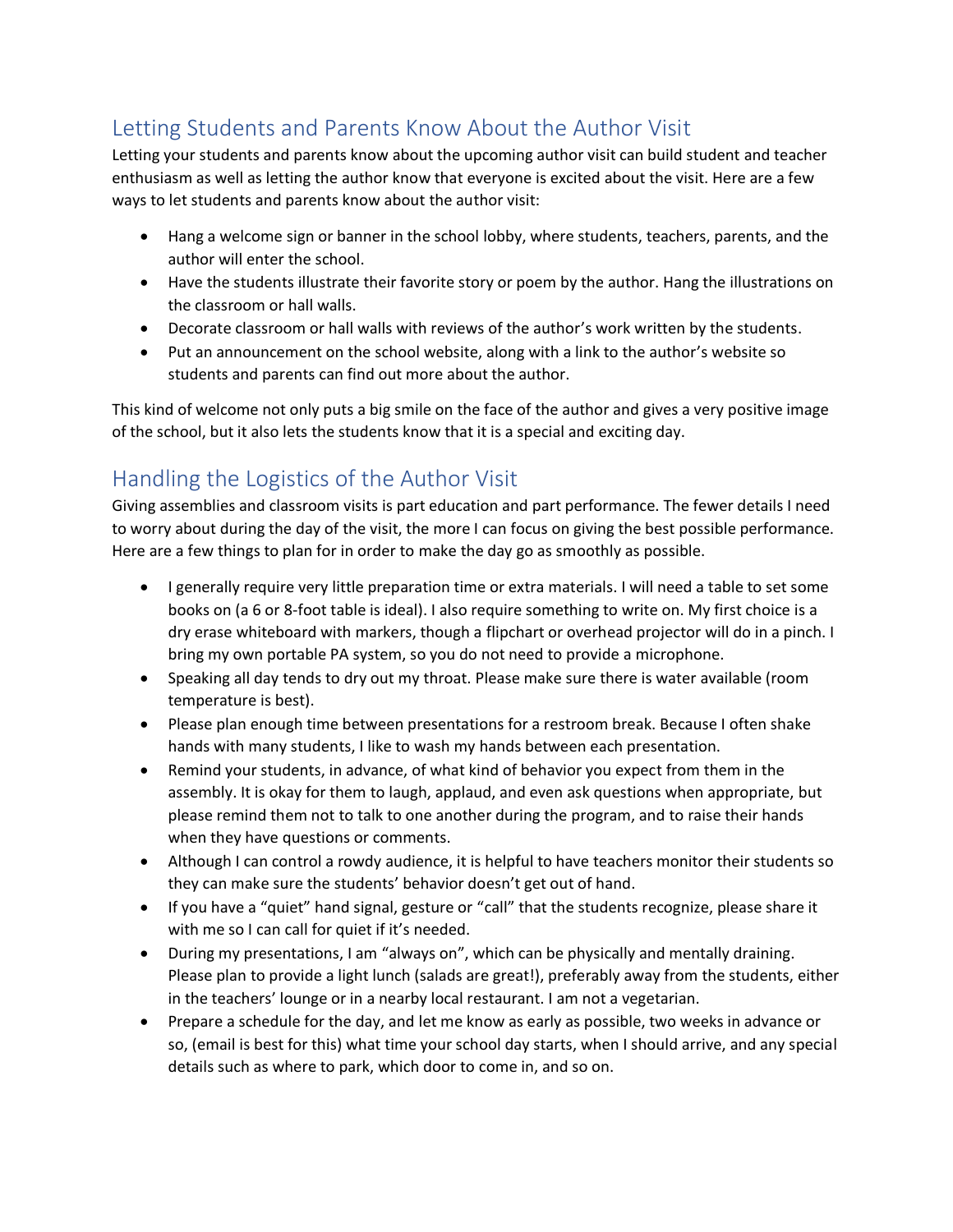- In addition to planning time for the presentations, be sure to arrange a time during the day when students can get their books signed. Whenever possible I like to sign each book personally to any student who buys one. As a rule of thumb, plan about one minute per book for autographing. For example, if students have purchased a total of 90 books, try to allot 90 minutes for autographing. Also try to let the teachers and students know when they can expect to get their books signed.
- It is customary to provide a check for the author's fee by the end of the day of the visit. If your school requires a contract or other paperwork to be filled out in advance in order to provide a check, please be sure to send me this paperwork as early as possible.

## Selling Books

Meeting an author can have a positive effect on children by showing them that books are written by real people, and that they too can write their own poems, stories, and even books. In addition to meeting an author who writes or illustrates books, it is equally important for a student to own a book created by an author whom they've met. I find that most students who have seen my presentation and are familiar with my poetry want to have at least one of my books as a souvenir of my visit. A personally autographed book is an excellent keepsake.

I do not "plug" my books during my assembly and workshop presentations. The purpose of my visit is to promote reading and writing among the students by showing them firsthand that writing can be fun and exciting. I do not treat it as an opportunity to advertise to your students.

However, making my books available to them is another way to create and maintain their interest in reading and writing. Plus, students often get such a thrill showing their parents and friends the book that was signed to them personally by the author.

Lastly, of course, as a full-time author, selling books is important to my livelihood. I do not have a "day job," so book sales and speaking fees are my only sources of income. By offering books to your students, you help make it possible for me to continue writing full-time.

There are a number of ways to handle book sales:

- The school can purchase books directly from me.
- You can have sales handled by the PTO/PTA.
- You can have sales handled by a local bookstore or dealer.

However you handle the book sales, it is always best if I do not have to collect money from the students individually. It is customary to handle this in advance of my visit and provide a single check for the books sold by the end of the day. If students will be bringing money on the day of my visit, please plan to have a teacher collect money from the students and give them their books so I can focus on autographing.

I prefer to ship books to the school in advance whenever possible. In most cases, I cannot carry books with me when I travel, so I need to send them ahead of time. It is a good idea to provide an estimate of how many books you expect to need, as early as possible. Try to allow at least three weeks for shipping. Any books that you don't sell can be shipped back to me after my visit.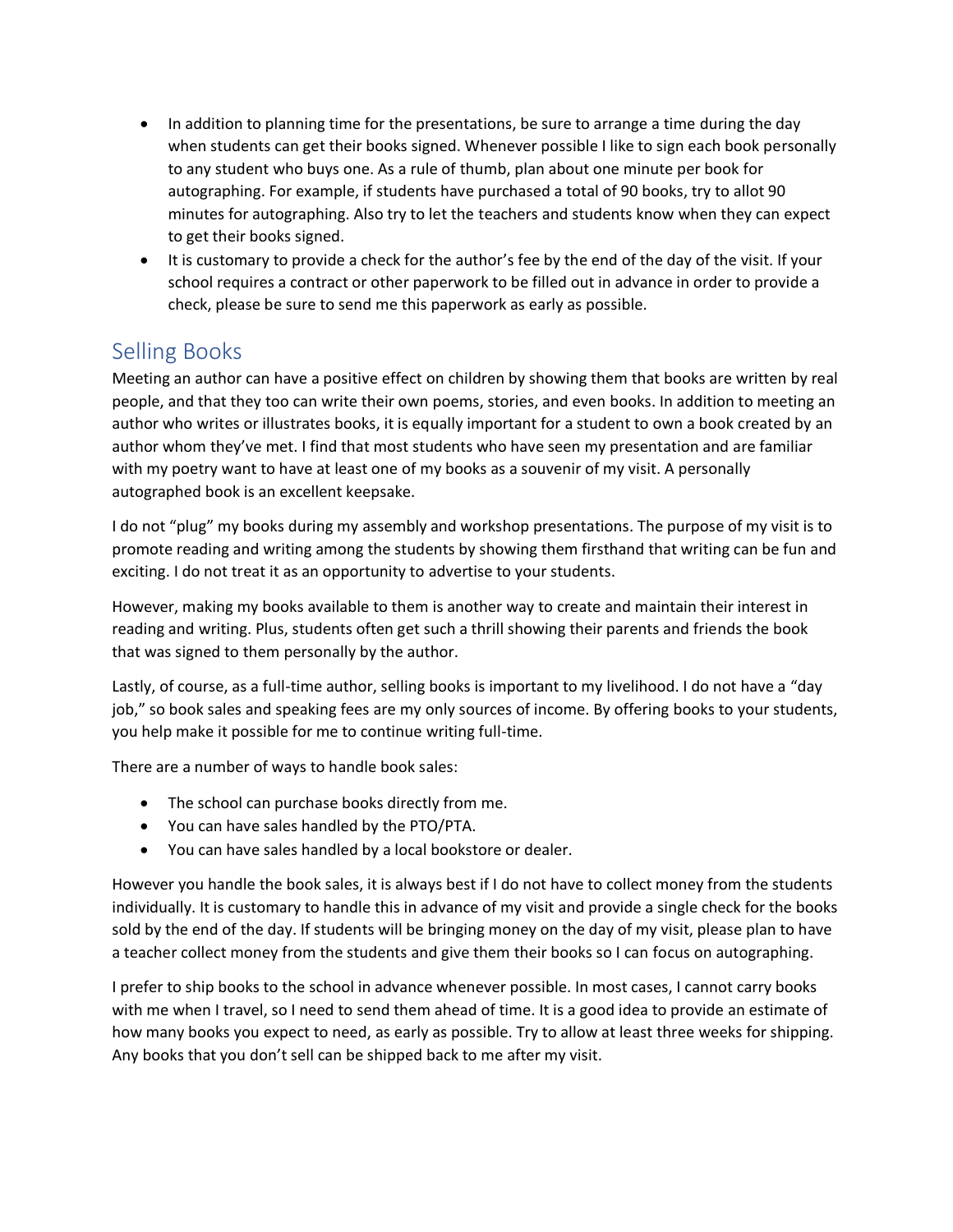Please plan to send home a book sale notice and order form a few weeks in advance, to allow plenty of time. The easiest way to do this is to photocopy the order form enclosed in this preparation kit.

There are two book order forms enclosed in this preparation kit. One is a student order form you can photocopy and send home with the students. The other is for the school to aggregate your students' orders to send to me. When you order books directly from me, the shipping cost is included in the price.

You may feel free to estimate the number of books you will need and return any unsold books after my visit.

Payment for books is normally not due until after my visit is done and any unsold books have been returned.

#### After the Visit

The benefits of an author visit should continue long after the assembly or classroom visit is over. There is a lot of potential for learning in the days and weeks after the visit. Immediately after the assembly or classroom visit ends, begin to harness the student's creative energy and enthusiasm by:

- Writing poems like the ones I've shown the students, and discussing with the students other types of poetry they might explore.
- Making books or posters celebrating your favorite poems.
- Writing thank-you notes expressing why each student valued the visit. Although I can't reply personally to every letter I receive from a student, if a group of students writes to me, I always try to send a note of appreciation to the school.
- Rereading and referring to my books of poetry.
- Discussing my poetry. For example, comparing and contrasting my style vs. that of other popular poets and other writers.
- Emailing me with your comments and suggestions. Please let me know how the day went and if there is anything I could have done to make it even better.

### One Last Thing

As a working artist, it is sometimes difficult to make ends meet. I am not yet at the point in my career where I can earn a living entirely from book royalties. School visits help make it possible for me to earn a living as a poet. There are three things you can do to help me to follow my dream of writing books that get kids excited:

- 1. Let other schools know about my programs. If you have friends or colleagues at other schools, please recommend my author visit programs to them and let them know about my website.
- 2. Place a link to www.poetry4kids.com on your school website. The more schools that link to my site, the more likely it is that other teachers will discover it.
- 3. Write a testimonial or a letter of recommendation. If you enjoyed my program as much as I think you will, please take the time to write me a letter or an email that I can share with other schools.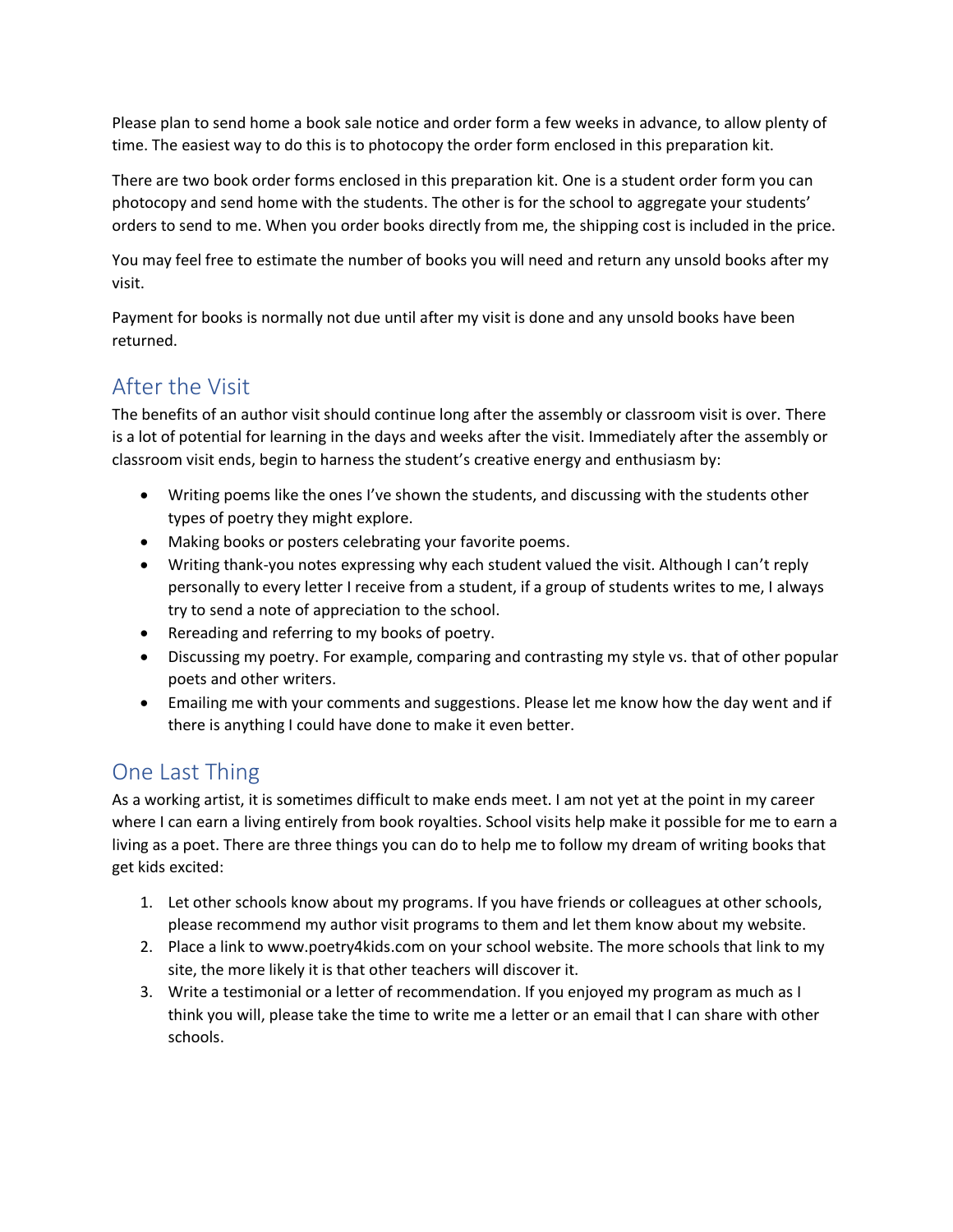#### Summary

I will do everything I can to ensure that the visit to your school goes smoothly and that your students get as much as possible from the day. If the students are well-prepared, you should find them overflowing with enthusiasm for reading and writing poetry by the end of the visit.

An author visit to a school can be a very positive experience for the students, increasing their excitement for reading and writing, and enriching their understanding of the writing process. Or it can be a less than rewarding experience. Having given thousands of presentations at schools, libraries, conferences, workshops, bookstores, and other events, I believe that the key factor in the success of an author visit is preparation.

I hope you will follow some of the suggestions provided in this paper and help make my visit to your school a fun and productive one. If you have any questions prior to my visit, please don't hesitate to send me email at kenn@poetry4kids.com or call me at (509) 987-5366.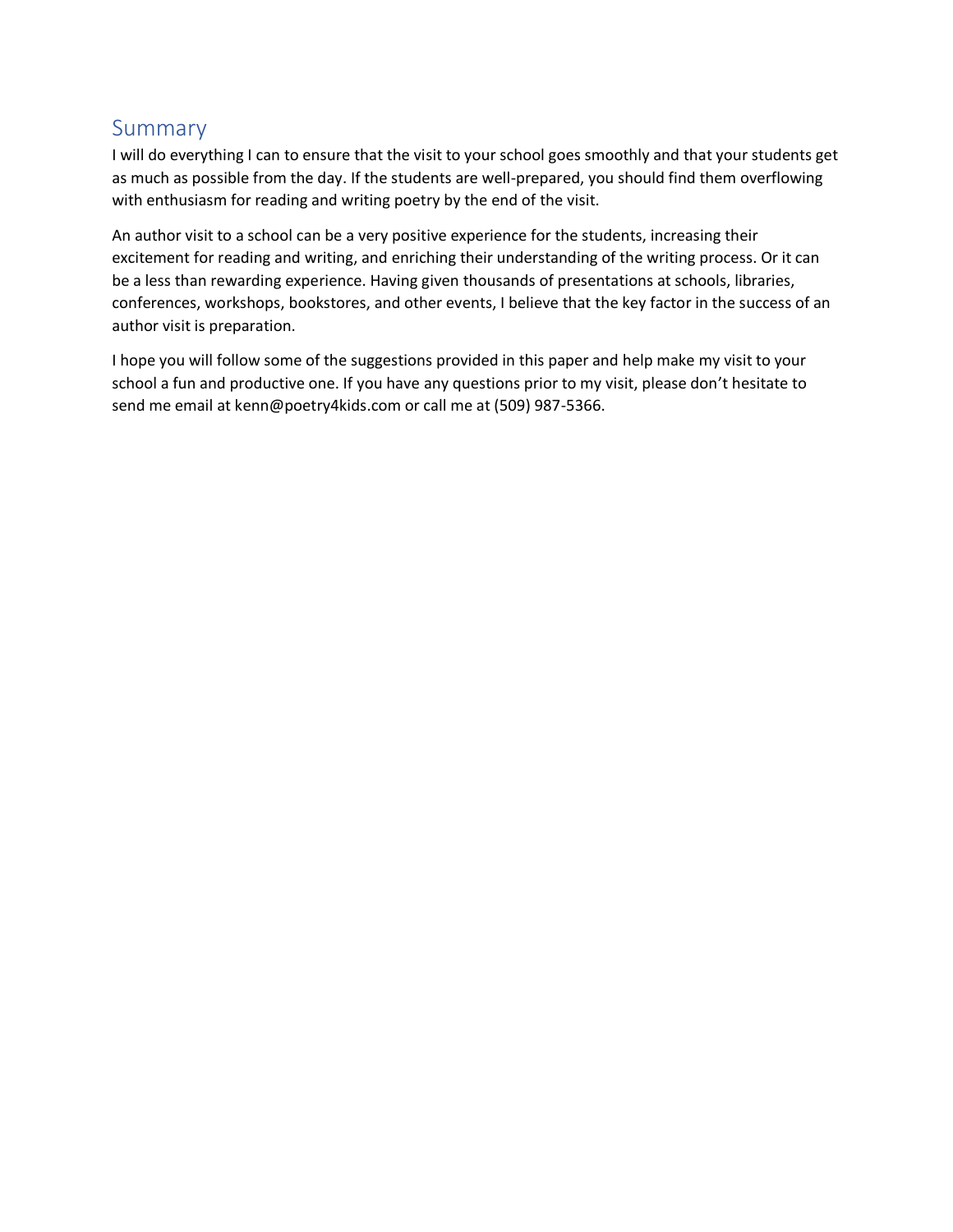# Timeline for a Successful Visit

Here are some tips that may help to prepare for a successful author visit, arranged chronologically, leading up to the day of the visit.

## Three to Six Months Before

After we confirm the date of the school visit, I will send you a "prep kit" that includes a copy of one of my books, book order forms for the school and students, flyers you can photocopy and display, etc. After reviewing the prep kit, please contact me if you have any questions.

## Two Months Before

Please email me a schedule for the day. This will let me know when the school day starts, when the first assembly begins, and what assemblies, workshops, or other programs you would like me to present. It will also give me a chance to review the schedule and suggest changes if necessary.

Six to eight weeks prior to the day of the visit is a good time to start preparing the school and students. The more the students and teachers know about me and my books prior to the visit, the more excited they will be the day of the visit, and the more likely it is they will have a terrific time. Here are a few things I recommend you do to begin preparing at this time:

- Start talking to students, teachers, administrators, resource staff, volunteers and parents about the upcoming visit.
- Share the sample copies of my books with the teachers and students. I include free copies of each of my books so that you may pass them around to the classrooms.
- Contact local newspaper about the visit.
- Place a blurb in school newsletter publicizing the event.

### Six Weeks Before

I will make travel reservations, including airline tickets, rental car and hotel reservations, as necessary. If there is a hotel nearby that you recommend, please let me know. Also please let me know if you would prefer the hotel direct-bill the school, or if I should invoice the school for reimbursement.

If you would like to make any other arrangements with me outside of the regular school day (e.g., evening parent talk, before-school teacher workshop, dinner, etc.), please let me know before I make my travel arrangements.

# During the Month Before

- Each week include an announcement about the visit in the school newsletter.
- Help students create displays to advertise the event.
- Read poems from my books as part of morning announcements.
- Encourage teachers to use my poems in their curriculum; i.e. to create writing and art related to or inspired by poems from my books.
- Send home Student Book Order Form one month prior to the visit.
- Send me the School Book Order Form summarizing your students' orders.